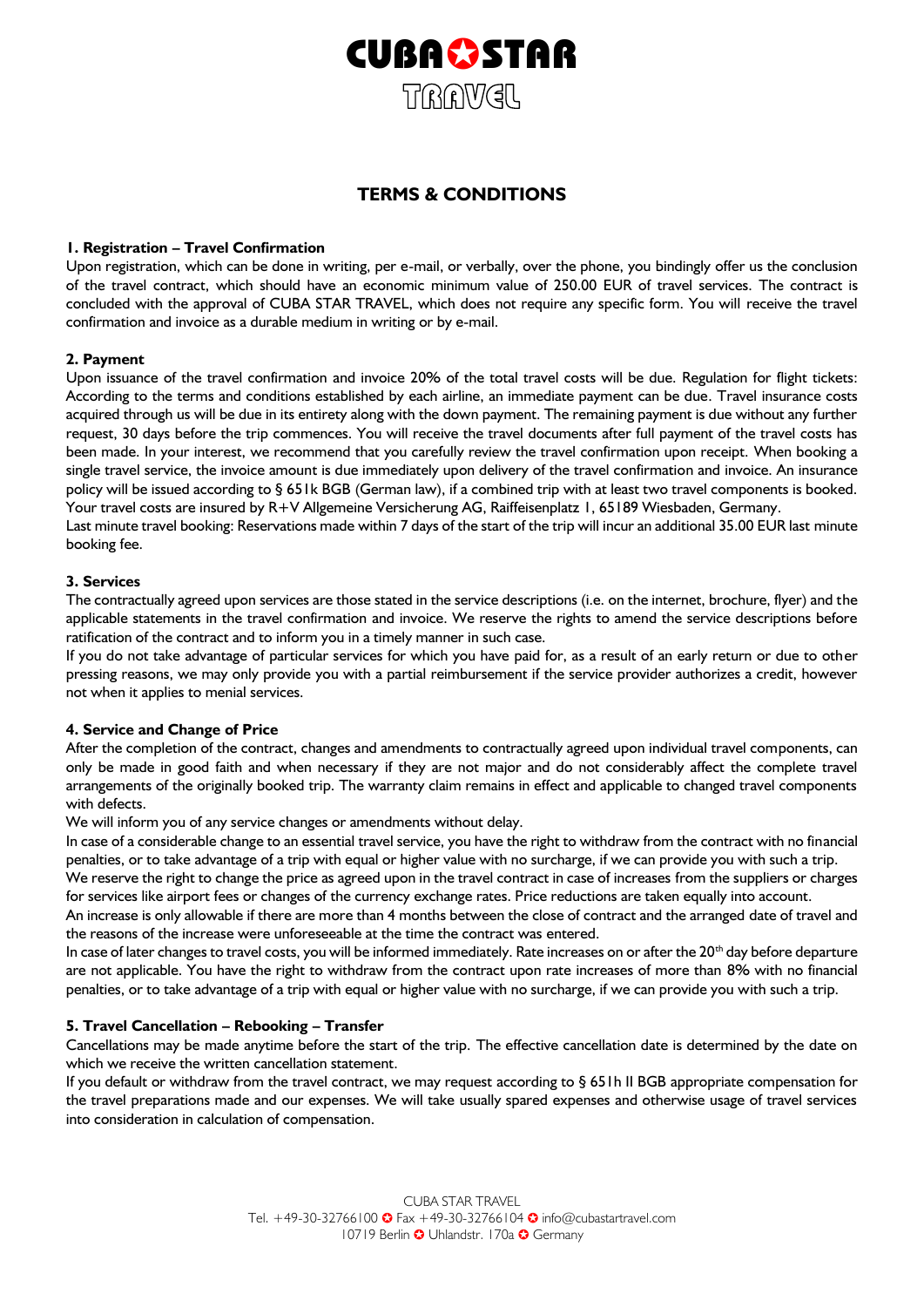

5.1. In case of cancellation, fees are usually applied per registered participant as follows:

5.1.1. Travel without rental of vehicles

For travel including flight and / or yacht / berth charter the cancellation costs of the flight are calculated according to §5.1.3. and those of the yacht / berth charter according to §5.1.4.

The following cancellation conditions apply for the remaining services:

- up to 30 days before date of travel 20%
- from 29 to 15 days before date of travel 45%
- from 14 to 7 days before date of travel 65%
- from 6 to 1 days before date of travel 75%
- on date of travel or no-show 90% of the travel cost.
- Cancellations during the trip 100% of the cancelled services

5.1.2. Travel including rental of vehicles (car rental, motorhome, scooter, e-bike)

For travel including flight and / or yacht / berth charter the cancellation costs of the flight are calculated according to §5.1.3. and those of the yacht / berth charter according to §5.1.4.

- The following cancellation conditions apply for the remaining services:
- up to 18 days before date of travel 15%
- from 17 to 10 days before date of travel 50%
- from 9 to 4 days before date of travel 75%
- from 3 days before date of travel or no-show 100%
- Cancellations during the trip 100% of the cancelled services

No refunds upon early return of the rental vehicle.

5.1.3. Flights (seat only booking or part of a travel package)

- 56.00 EUR per air ticket in addition to fees accrued by and from the airline

5.1.4. Yacht charter, berth charter (charter only booking or as part of a travel package)

- from booking confirmation 20%
- from 6 months before the beginning of the charter 50%
- from 4 weeks before the beginning of the charter 100%

When, in the case of specials or exclusive services, different cancellation and rebooking conditions are named, those terms and conditions will apply.

You reserve the right to verify that no or considerably lower costs incurred than in the above-mentioned cancellation fees or than stated in the trip cancellation policies on specials and exclusive services.

Changes with regards to i.e. date of travel, travel destination, transportation or accommodations, made after the initial booking will incur a fee of 35.00 EUR per person if they are made 30 days before the date of travel. Later changes are only permissible if the previously booked trip is cancelled in whole. It is not possible to change a fixed booking to a simple reservation.

The substitution of the registered participant with somebody else will incur 56.00 EUR per person in additional fees. The substitute assumes the rights and obligations of the travel contract. We may contest the entrance of a third party into the travel contract, if they do not meet the demands of the trip or if they oppose by legal or municipal regulations. The substitute participant and the registered participant are joint debtors for the travel costs and the additional costs incurred as a result of the substitution.

# **6. Cancellation by the Tour Operator**

If, for a specific travel arrangement, a published minimum number of participants is not registered by four weeks before the scheduled date of travel, we reserve the right to cancel the trip. Payments based on the travel costs will be refunded promptly. You may request to take part on a trip of equal or greater value, if we are able to make such an offer at no additional charge.

Without compliance to a deadline, if you choose to substantially interrupt the execution of the trip despite our caution or if your conduct is contrary to the contract to such extent that the immediate revocation of the contract is justified without compliance to a deadline. If we do revoke the contract, we maintain claim to the travel costs. You are responsible for possible surcharges for the return transportation. We must nevertheless be credited for the cost of the spared expenditures and their respective benefits, which we attain from the misuse of a service which was not claimed, including any refunds received from the service provider.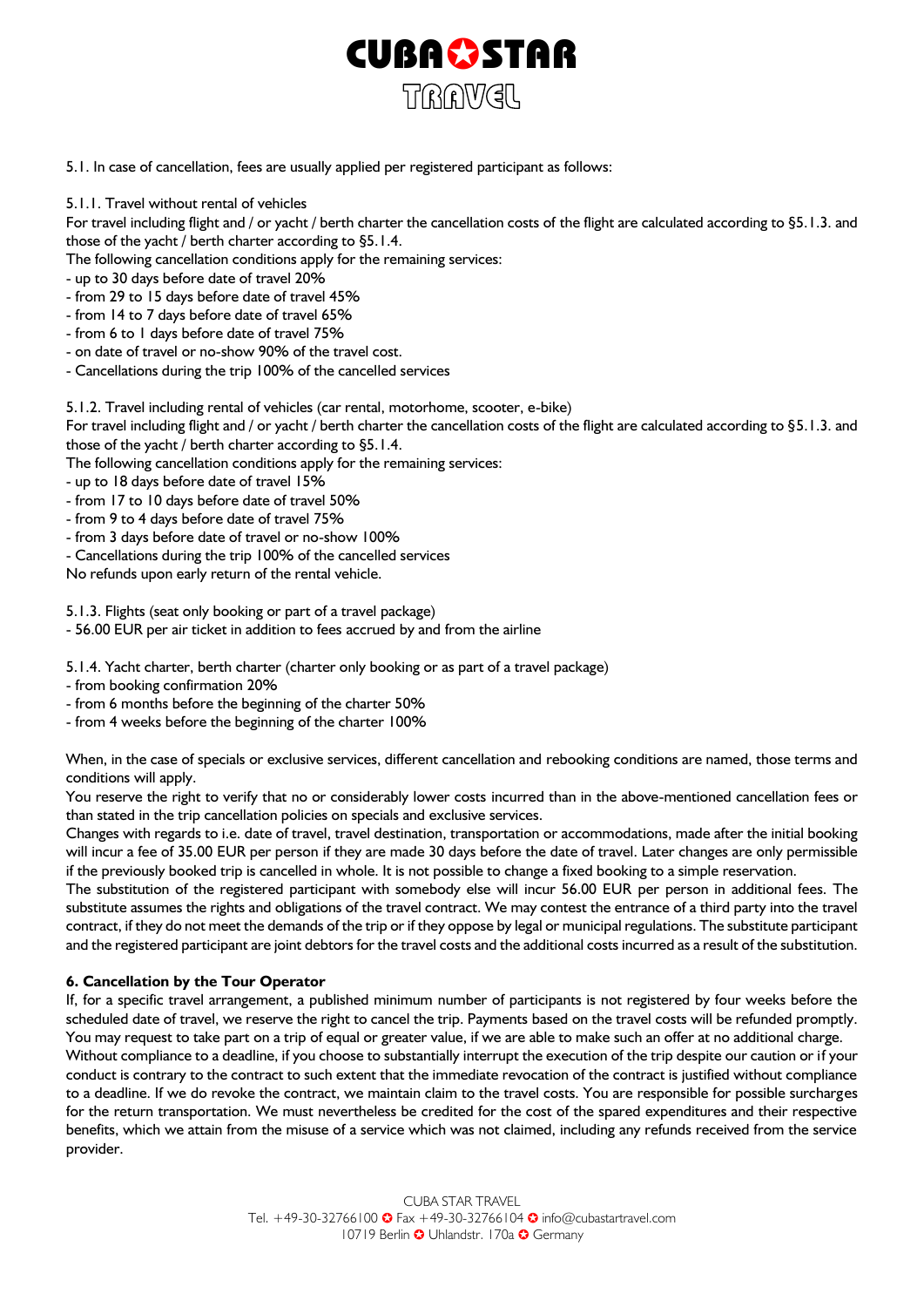

# **7. Force Majeure – Unusual Circumstances**

If the trip is complicated, impaired, jeopardized due to force majeure unforeseeable at the time the contract was ratified, then both you and we may according to § 651j BGB cancel the travel agreement. If the contract is cancelled, we may receive adequate compensation for services already rendered or to be rendered pending the end of the trip.

If cancellation occurs after the trip begins, we are obligated to meet the necessary transportation measures per the contractual agreement. The additional charges for the return transportation will be shared by you and us, each party bearing half of the costs; the remaining of the additional costs remains your responsibility.

# **8. Liability**

We are liable, with due diligence to fair business, for the careful selection and monitoring of the service provider, the correctness of the service descriptions and the provision of the contractually agreed upon travel services.

Our liability excludes service providers where we only act as a broker, i.e. car hire.

Our liability for damages from the travel contract, which are non bodily injury, is limited to three times the travel costs, as long as the damage is neither intentionally caused nor due to gross negligence, and as long as we alone are responsible for the faults of a service provider.

For damage claims due to impermissible action, which are not a result of gross negligence or intention, we are liable for up to three times the travel costs.

We are not liable for services, which you have booked directly and taken advantage of (i.e. exhibitions, sporting events, concerts etc.). In this case the contractual terms and conditions of the service organizer are in effect.

A damage claim against us is limited, if due to legal provisions, which are applicable to services provided by a service provider. A damage claim against the service provider can only be put into effect under certain conditions or limitedly or is exempt under certain conditions.

# **9. Warranty – Obligation to Cooperate**

If travel services are not provided according to contract, you may demand a remedy within a reasonable period. We are qualified to provide a remedy in such a manner that the substitute service is of equal or higher value. We may refuse the remedy if it requires inadequately high expenditure. You may assert a claim for a reduction in travel costs, if the travel services are not provided according to contract. The reduction does not apply if you are at fault for failure to notify of the problem.

In the event of any service disruptions, you are required, within legal framework, to do everything in contribution to the removal of the disturbance and keep possible damages to a minimum. All complaints should be made to the travel coordinator, the partner agency or the service provider immediately. The travel coordinator is not authorized to make legally binding statements for us. If a local travel coordinator, a partner agency, or service provider is not accessible, complaints must be made to us immediately.

The travel coordinator, the partner agency or the service provider (i.e. the hotel management, ground transportation company etc.) receives the complaint on location in order to provide a remedy. The contact addresses and telephone numbers are listed in your travel documents. In case you are unable to contact our partners, please inform us of your complaint via telephone  $+49$ -30-32766100 (check office hours and time change), fax +49-30-32766104 or e-mail: info@cubastartravel.com

Baggage loss or damage complaints from air travel should be made to the respective airline through a notification of loss or damage (P.I.R.) on location. We are not liable for the loss or damage to valuable objects. Complaints about flight delays as well as requests of refunds shall be addressed to the respective airline.

# **10. Exclusions – Limitations**

Claims about contractually inappropriate travel service provided, must be made within a month of the contractually stated travel condition. In your own interest, the claim should be made in writing. After the deadline, claims can only be put into effect if you were restricted, by no fault of your own from keeping to the deadline.

Claims on the travel contract are limited to two years after the contractually stated travel end date.

# **11. Travel Insurance**

Travel insurances are not included in the travel costs. We strongly recommend a trip cancellation insurance policy in conjunction to a travel health insurance policy (the latter it is compulsory to entry). For your safety we recommend a complete insurance coverage including cancellation policy and 24 hours emergency call service. If an insured event occurs, the insurance must be informed immediately.

Sports Travel: We strongly recommend a Sports Injury Insurance

Rental Car: A Bodily Injury Insurance is not available in Cuba; we strongly recommend that you make such insurance arrangements in your home country.